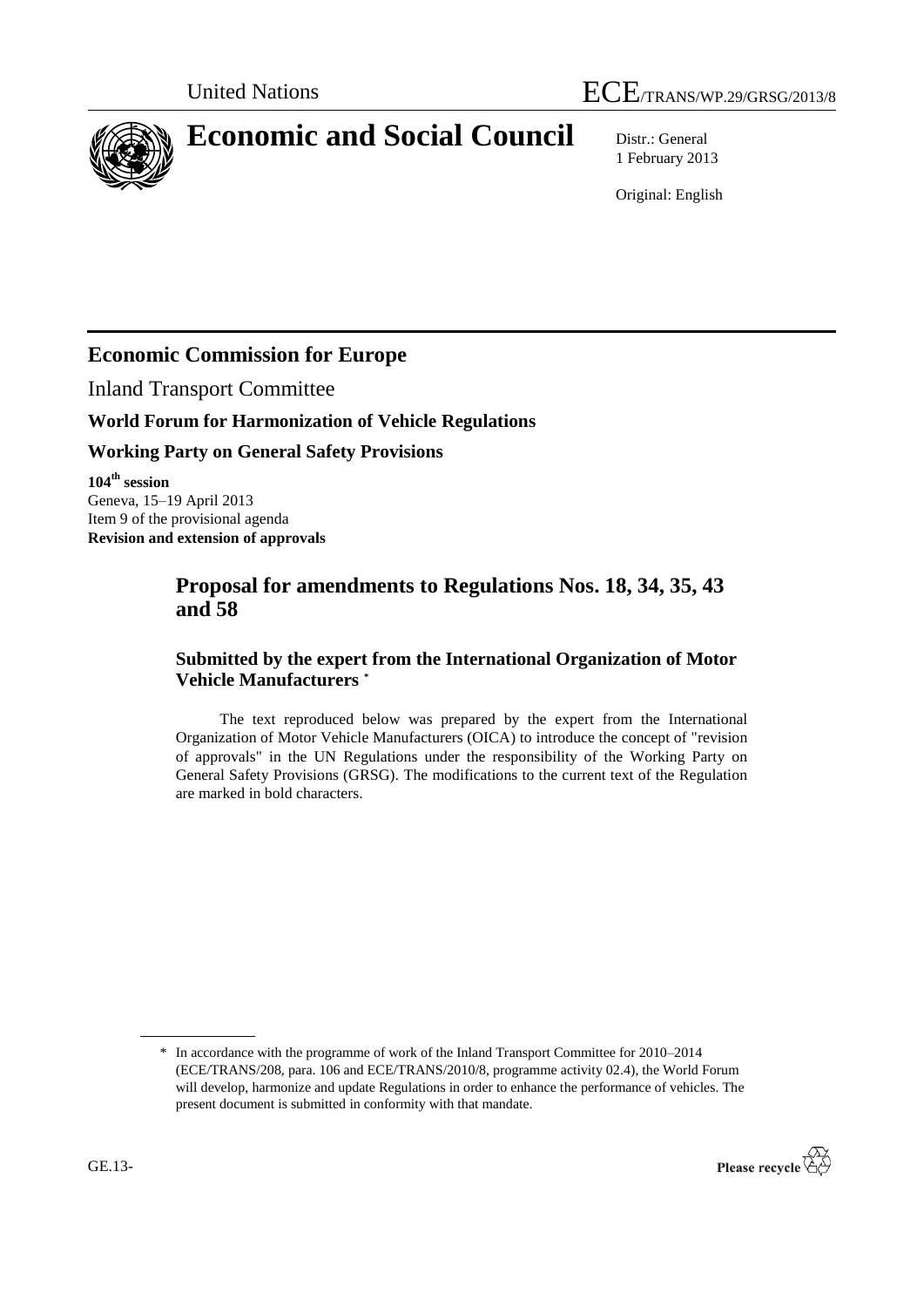## **I. Proposals**

#### **A. Regulation No. 18 (Anti-theft for motor vehicles)**

*Paragraphs 7.1. to 7.3.,* amend to read:

"7.1. Every modification **to an existing** vehicle type shall be notified to the administrative department which approved the vehicle type.

The department **shall** then either:

**(a) decide, in consultation with the manufacturer, that a new typeapproval is to be granted, or**

**(b) apply the procedure contained in paragraph 7.1.1. (Revision) and, if applicable, the procedure contained in paragraph 7.1.2. (Extension).**

7.1.1. **Revision**

**When particulars recorded in the information documents of Annex 1 have changed and the administrative department considers** that the modifications made are unlikely to have an appreciable adverse effect and that in any case the protective devices still comply with the requirements, **the modification shall be designated a "revision"**.

**In such a case, the administrative department shall issue the revised pages of the information documents of Annex 1 as necessary, marking each revised page to show clearly the nature of the modification and the date of re-issue. A consolidated**,**updated version of the information documents of Annex 1, accompanied by a detailed description of the modification, shall be deemed to meet this requirement.**

#### 7.1.2. **Extension**

**The modification shall be designated an "extension" if, in addition to the change of the particulars recorded in the information documents of Annex 1:**

**(a) further inspections or tests are required, or**

**(b) any information on the communication document (with the exception of its attachments) has changed, or**

- 7.2. Confirmation or refusal of approval, specifying the alteration, shall be communicated by the procedure specified in paragraph 4.3. above to the Contracting Parties to the Agreement applying this Regulation. **In addition, the index to the information documents and to the test reports, attached to the communication document of Annex 1, shall be amended accordingly to show the date of the most recent revision or extension.**
- 7.3. The competent authority issuing the extension of approval shall assign a serial number to each communication form drawn up for such an extension."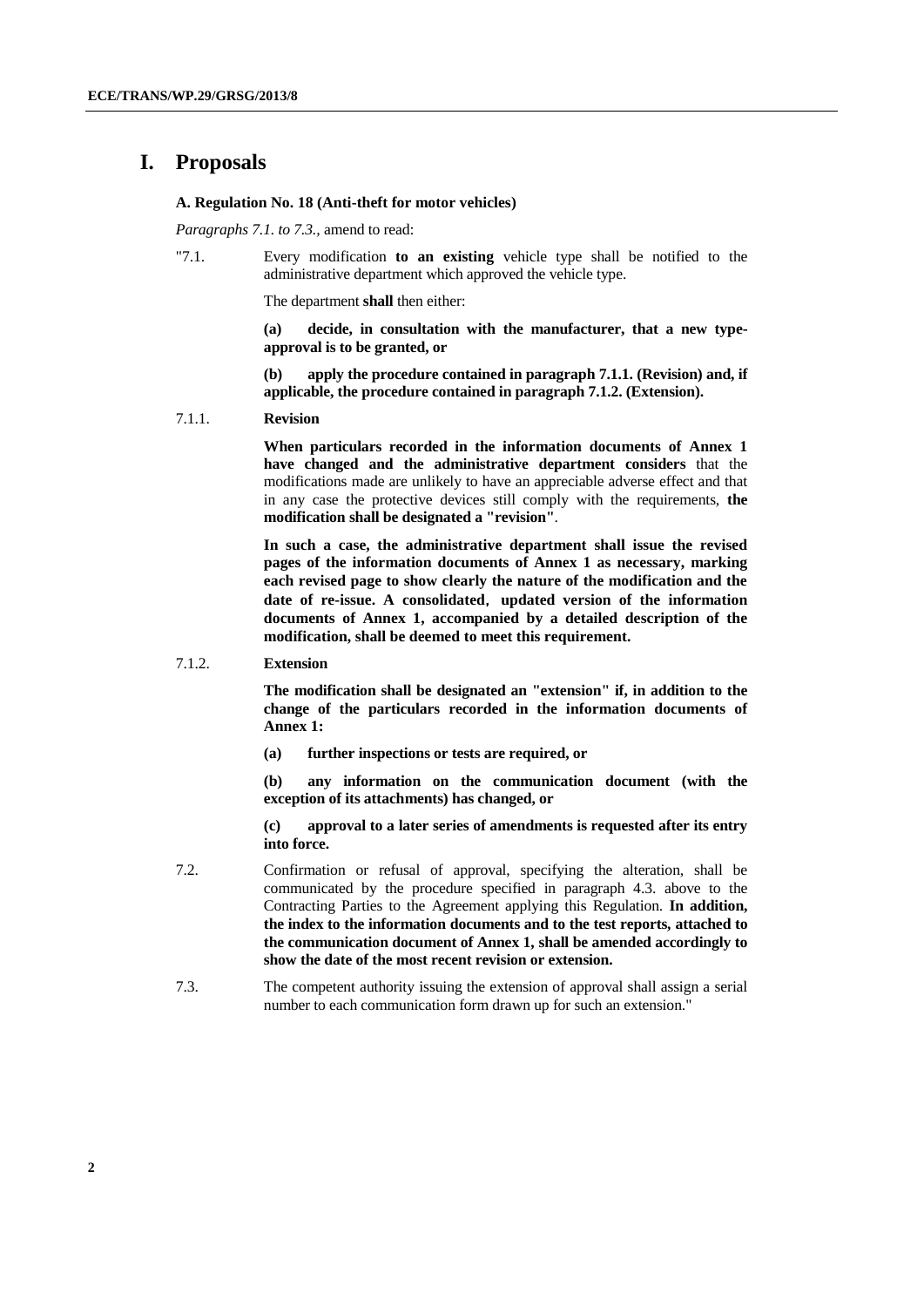#### **B. Regulation No. 34 (Prevention of fire risks)**

*Paragraphs 14.1. to 14.3*., amend to read:

"14.1. Every modification of **an existing** type of vehicle or tank shall be notified to the administrative department which approved the vehicle type. The department **shall** then either:

> **(a) decide, in consultation with the manufacturer, that a new typeapproval is to be granted; or**

> **(b) apply the procedure contained in paragraph 14.1.1. (Revision) and, if applicable, the procedure contained in paragraph 14.1.2. (Extension).**

#### 14.1.1. **Revision**

**When particulars recorded in the information documents of Annex 1 have changed and the administrative department considers** that the modifications made are unlikely to have appreciable adverse effects, and that in any case the vehicle still meets the requirements**, the modification shall be designated a "revision".**

**In such a case, the administrative department shall issue the revised pages of the information documents of Annex 1 as necessary, marking each revised page to show clearly the nature of the modification and the date of re-issue. A consolidated**,**updated version of the information documents of Annex 1, accompanied by a detailed description of the modification, shall be deemed to meet this requirement.**

#### 14.1.2. **Extension**

**The modification shall be designated an "extension" if, in addition to the change of the particulars recorded in the information folder:**

**(a) further inspections or tests are required, or**

**(b) any information on the communication document (with the exception of its attachments) has changed, or**

- 14.2. Without prejudice to the provisions of paragraph 14.1. above, a variant of the vehicle tested according to Part II of this Regulation whose unladen mass does not differ by more than  $\pm 20$  per cent from that of the approval-tested vehicle shall not be regarded as a modification of the vehicle type.
- 14.3. Notice of confirmation of approval or of refusal of approval, specifying the modifications shall be communicated by the procedure specified in paragraphs 3.1.3., 3.2.3. or 3.3.3. above to the Parties to the Agreement which apply this Regulation. **In addition, the index to the information documents and to the test reports, attached to the communication document of Annex 1, shall be amended accordingly to show the date of the most recent revision or extension.**"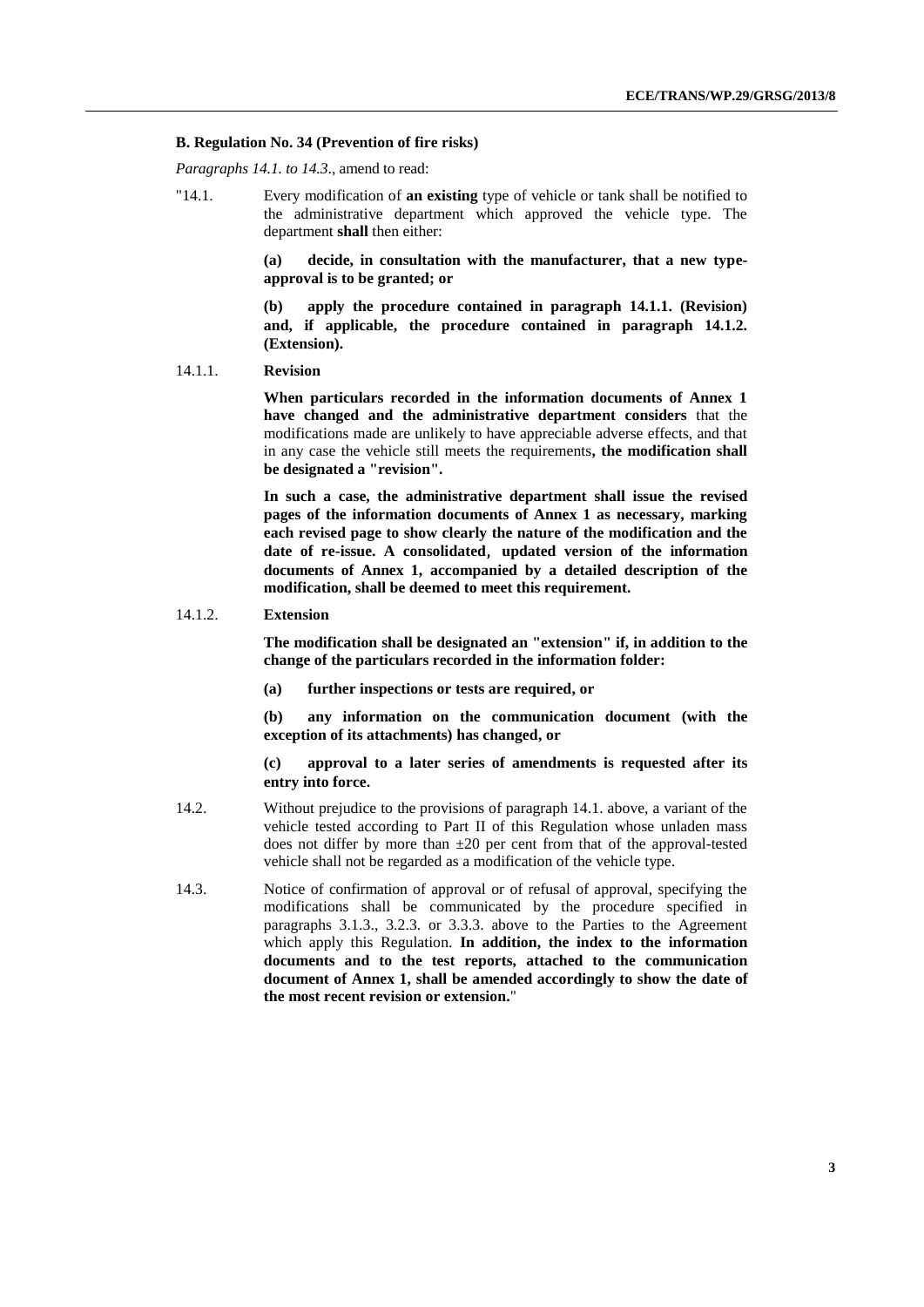#### **C. Regulation No. 35 (Foot controls)**

*Paragraphs 6.1. to 6.3*., amend to read:

"6.1. Every modification **to an existing** vehicle type shall be notified to the administrative department which approved the vehicle type.

The department **shall** then either:

**(a) decide, in consultation with the manufacturer, that a new typeapproval is to be granted, or**

**(b) apply the procedure contained in paragraph 7.1.1. (Revision) and, if applicable, the procedure contained in paragraph 7.1.2. (Extension).**

6.1.1. **Revision**

**When particulars recorded in the information documents of Annex 1 have changed and the administrative department considers** that the modifications made are unlikely to have appreciable adverse effects and that in any case the foot controls still meet the requirements, **the modification shall be designated a "revision"**.

**In such a case, the administrative department shall issue the revised pages of the information documents of Annex 1 as necessary, marking each revised page to show clearly the nature of the modification and the date of re-issue. A consolidated**,**updated version of the information documents of Annex 1, accompanied by a detailed description of the modification, shall be deemed to meet this requirement.**

#### 6.1.2. **Extension**

**The modification shall be designated an "extension" if, in addition to the change of the particulars recorded in the information documents of Annex 1:**

**(a) further inspections or tests are required, or**

**(b) any information on the communication document (with the exception of its attachments) has changed, or**

- 6.2. Confirmation or refusal of approval, specifying the alteration, shall be communicated by the procedure specified in paragraph 4.3. above to the Contracting Parties to the Agreement applying this Regulation. **In addition, the index to the information documents and to the test reports, attached to the communication document of Annex 1, shall be amended accordingly to show the date of the most recent revision or extension.**
- 6.3. The competent authority issuing the extension of approval shall assign a serial number to each communication form drawn up for such an extension."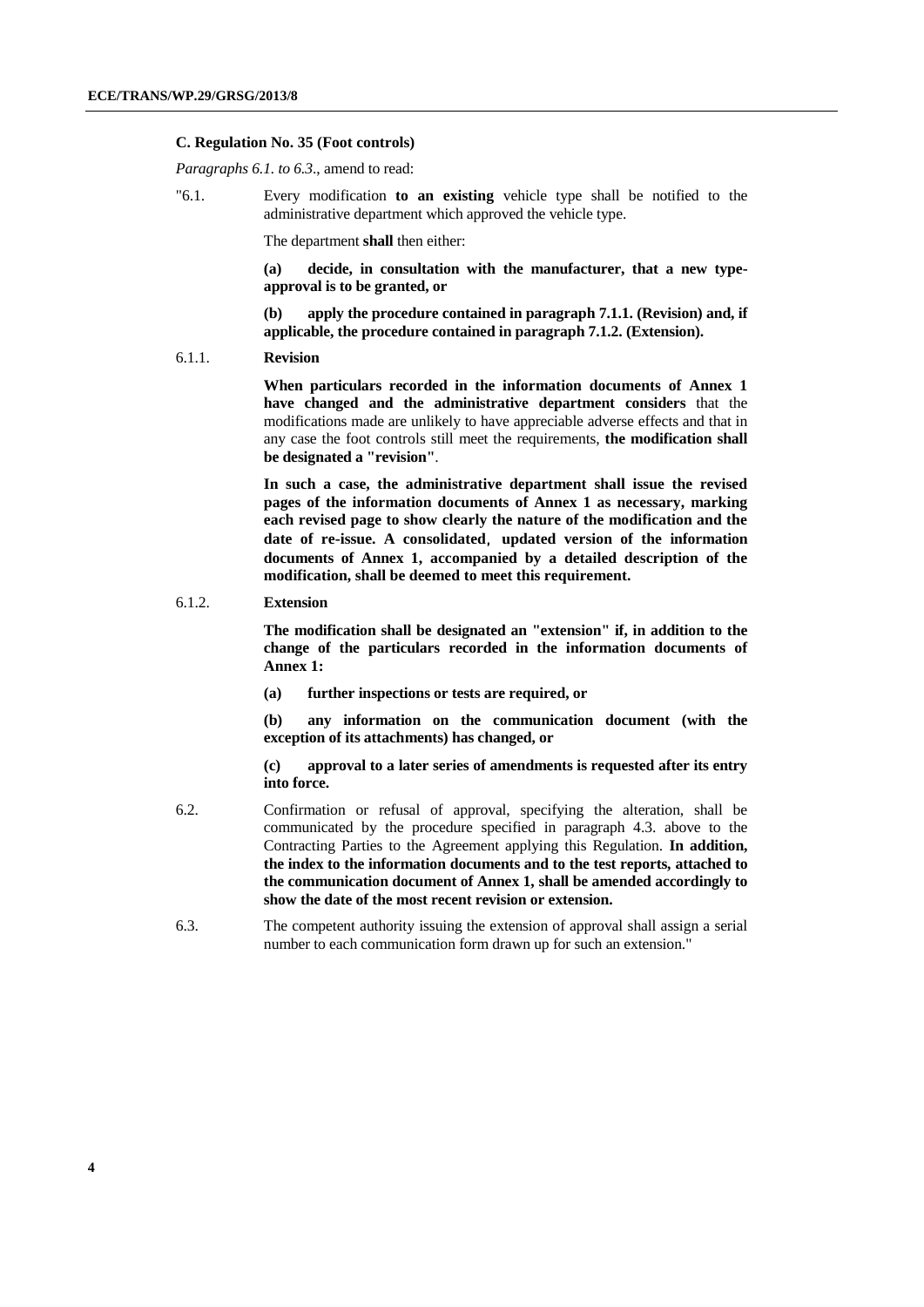#### **D. Regulation No. 43 (Safety glazing)**

*Paragraphs 9.1. to 9.2.2*., amend to read:

"9.1. Every modification of a type of safety glazing material, or in the case of windscreens every addition of a windscreen to a group, **or in the case of a vehicle type, every modification to an existing vehicle type,** shall be notified to the administrative department which approved the type of safety glazing material. The department **shall** then either:

> **(a) decide, in consultation with the manufacturer, that a new typeapproval is to be granted, or**

> **(b) apply the procedure contained in paragraph 7.1.1. (Revision) and, if applicable, the procedure contained in paragraph 7.1.2. (Extension).**

#### 9.1.1. **Revision**

**When particulars recorded in the information documents of Annex 1 have changed and the administrative department considers** that the modifications made are unlikely to have an appreciable adverse effect and, in the case of windscreens, that the new type comes within the approved group of windscreens, and that in any case the safety glazing material still complies with the requirements, **the modification shall be designated a "revision".**

**In such a case, the administrative department shall issue the revised pages of the information documents of Annexes 1 and 1A as necessary, marking each revised page to show clearly the nature of the modification and the date of re-issue. A consolidated**,**updated version of the information documents of Annexes 1 and 1A, accompanied by a detailed description of the modification, shall be deemed to meet this requirement.**

#### 9.1.2. **Extension**

**The modification shall be designated an "extension" if, in addition to the change of the particulars recorded in the information documents of Annexes 1 and 1A:**

**(a) further inspections or tests are required; or**

**(b) any information on the communication document (with the exception of its attachments) has changed; or**

- 9.2. Communication
- 9.2.1. Confirmation or refusal of approval (or extension of approval) shall be communicated by the procedure specified in paragraph 5.3. above to the Parties to the Agreement applying this Regulation. **In addition, the index to the information documents and to the test reports, attached to the communication documents of Annexes 1 and 1A, shall be amended accordingly to show the date of the most recent revision or extension.**
- 9.2.2. The competent authority which has granted an extension of approval shall enter a serial number on each communication of extension."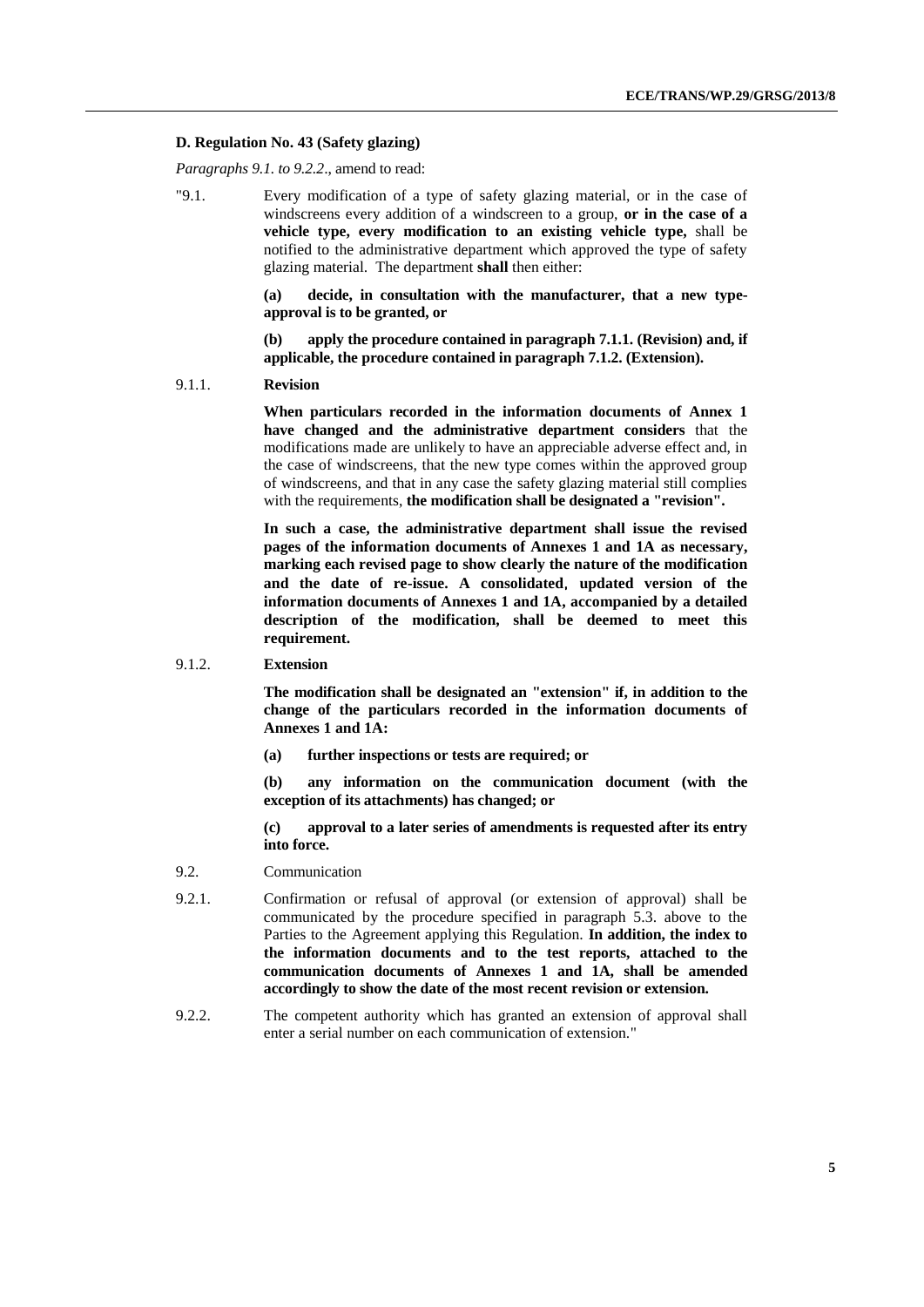#### **E. Regulation No. 58 (Rear underrun protective devices)**

*Paragraphs 10.1. to 10.3*., amend to read:

"10.1. Every modification **to an existing** RUPD type shall be notified to the Administrative Department which approved the RUPD type. The department **shall** then either:

> **(a) decide, in consultation with the manufacturer, that a new typeapproval is to be granted, or**

> **(b) apply the procedure contained in paragraph 7.1.1. (Revision) and, if applicable, the procedure contained in paragraph 7.1.2. (Extension).**

10.1.1. **Revision**

**When particulars recorded in the information documents of Annex 1 have changed and the administrative department considers** that the modifications made are unlikely to have appreciable adverse effects and that in any case the foot controls still meet the requirements, **the modification shall be designated a "revision"**.

**In such a case, the administrative department shall issue the revised pages of the information documents of Annex 1 as necessary, marking each revised page to show clearly the nature of the modification and the date of re-issue. A consolidated**,**updated version of the information documents of Annex 1, accompanied by a detailed description of the modification, shall be deemed to meet this requirement.**

#### 10.1.2. **Extension**

**The modification shall be designated an "extension" if, in addition to the change of the particulars recorded in the information documents of Annex 1:**

**(a) further inspections or tests are required, or**

**(b) any information on the communication document (with the exception of its attachments) has changed, or**

**(c) approval to a later series of amendments is requested after its entry into force.**

- 10.2. Confirmation or refusal of approval, specifying the alterations shall be communicated by the procedure specified in paragraph 6.3. above to the Parties to the Agreement applying this Regulation. **In addition, the index to the information documents and to the test reports, attached to the communication documents of Annex 1, shall be amended accordingly to show the date of the most recent revision or extension.**
- 10.3. The Competent Authority issuing the extension of approval shall assign a series number of such an extension and inform thereof the other Parties to the 1958 Agreement applying this Regulation by means of a communication form conforming to the model in Annex 1 to this Regulation."

#### *Paragraphs 19.1. to 19.3*., amend to read:

"19.1. Every modification **to an existing** vehicle type shall be notified to the Administrative Department which approved the vehicle type. The department **shall** either:

> **(a) decide, in consultation with the manufacturer, that a new typeapproval is to be granted, or**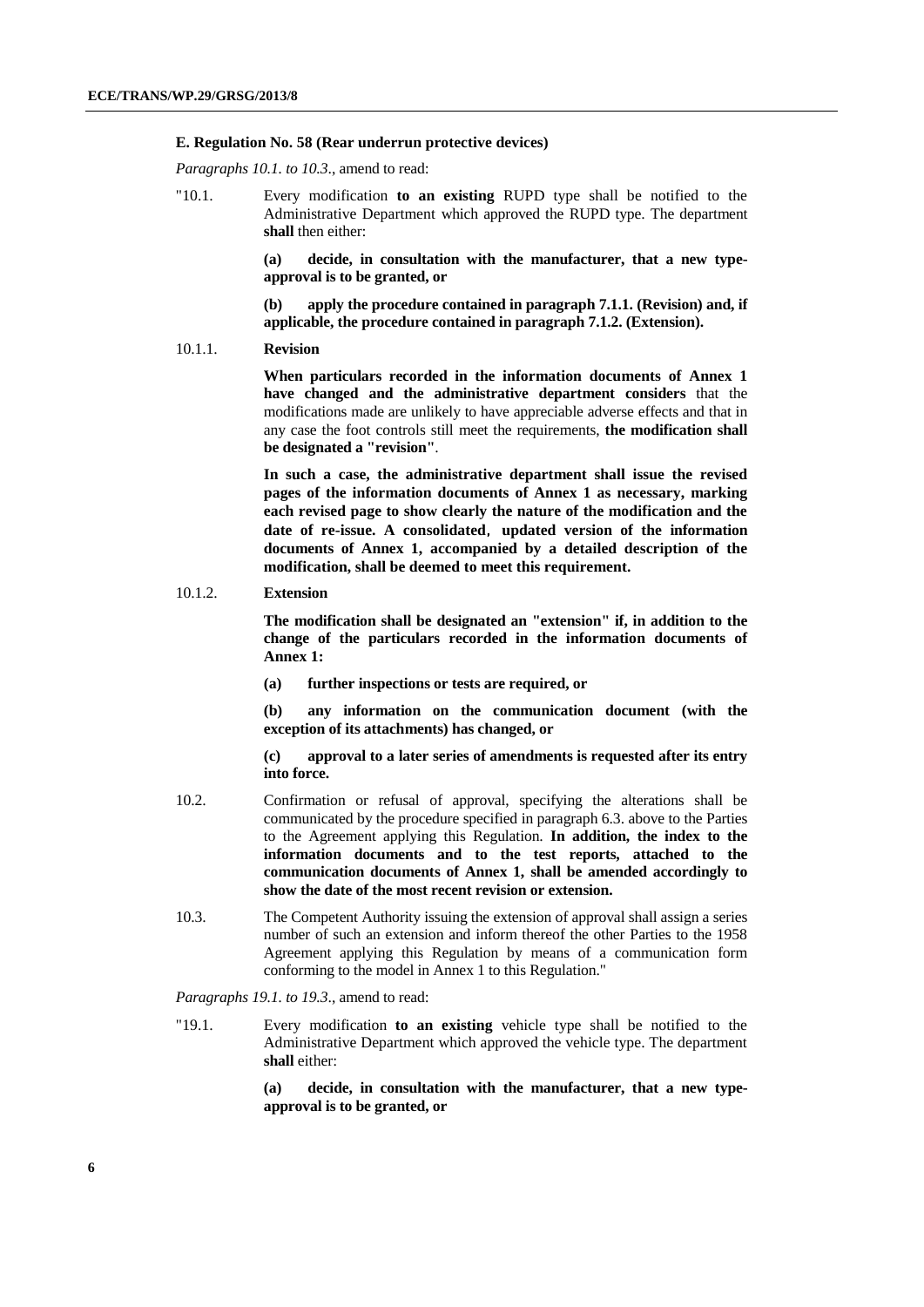**(b) apply the procedure contained in paragraph 7.1.1. (Revision) and, if applicable, the procedure contained in paragraph 7.1.2. (Extension).**

19.1.1. **Revision**

**When particulars recorded in the information documents of Annex 2 have changed and the administrative department considers** that the modifications made are unlikely to have an appreciable adverse effect and that in any case the vehicle still complies with the requirements, **the modification shall be designated a "revision".**

**In such a case, the administrative department shall issue the revised pages of the information documents of Annex 2 as necessary, marking each revised page to show clearly the nature of the modification and the date of re-issue. A consolidated updated version of the information documents of Annex 2, accompanied by a detailed description of the modification, shall be deemed to meet this requirement.**

19.1.2. **Extension**

**The modification shall be designated an "extension" if, in addition to the change of the particulars recorded in the information documents of Annex 2:**

**(a) further inspections or tests are required, or**

**(b) any information on the communication document (with the exception of its attachments) has changed, or**

**(c) approval to a later series of amendments is requested after its entry into force.**

- 19.2. Confirmation or refusal of approval, specifying the alteration, shall be communicated by the procedure specified in paragraph 15.3. above to the Parties to the Agreement applying this Regulation. **In addition, the index to the information documents and to the test reports, attached to the communication document of Annex 2, shall be amended accordingly to show the date of the most recent revision or extension.**
- 19.3. The Competent Authority issuing the extension of approval shall assign a series number for such an extension and inform thereof the other Parties to the 1958 Agreement applying this Regulation by means of a communication form conforming to the model in Annex 2 to this Regulation."

*Paragraphs 28.1. to 28.3*., amend to read:

"28.1. Every modification **to an existing** vehicle type shall be notified to the Administrative Department which approved the vehicle type. The department **shall** then either:

> **(a) decide, in consultation with the manufacturer, that a new typeapproval is to be granted, or**

> **(b) apply the procedure contained in paragraph 7.1.1. (Revision) and, if applicable, the procedure contained in paragraph 7.1.2. (Extension).**

28.1.1. **Revision**

**When particulars recorded in the information documents of Annex 3 have changed and the administrative department c**onsider**s** that the modifications made are unlikely to have an appreciable adverse effect and that in any case the vehicle still complies with the requirements, **the modification shall be designated a "revision"**.